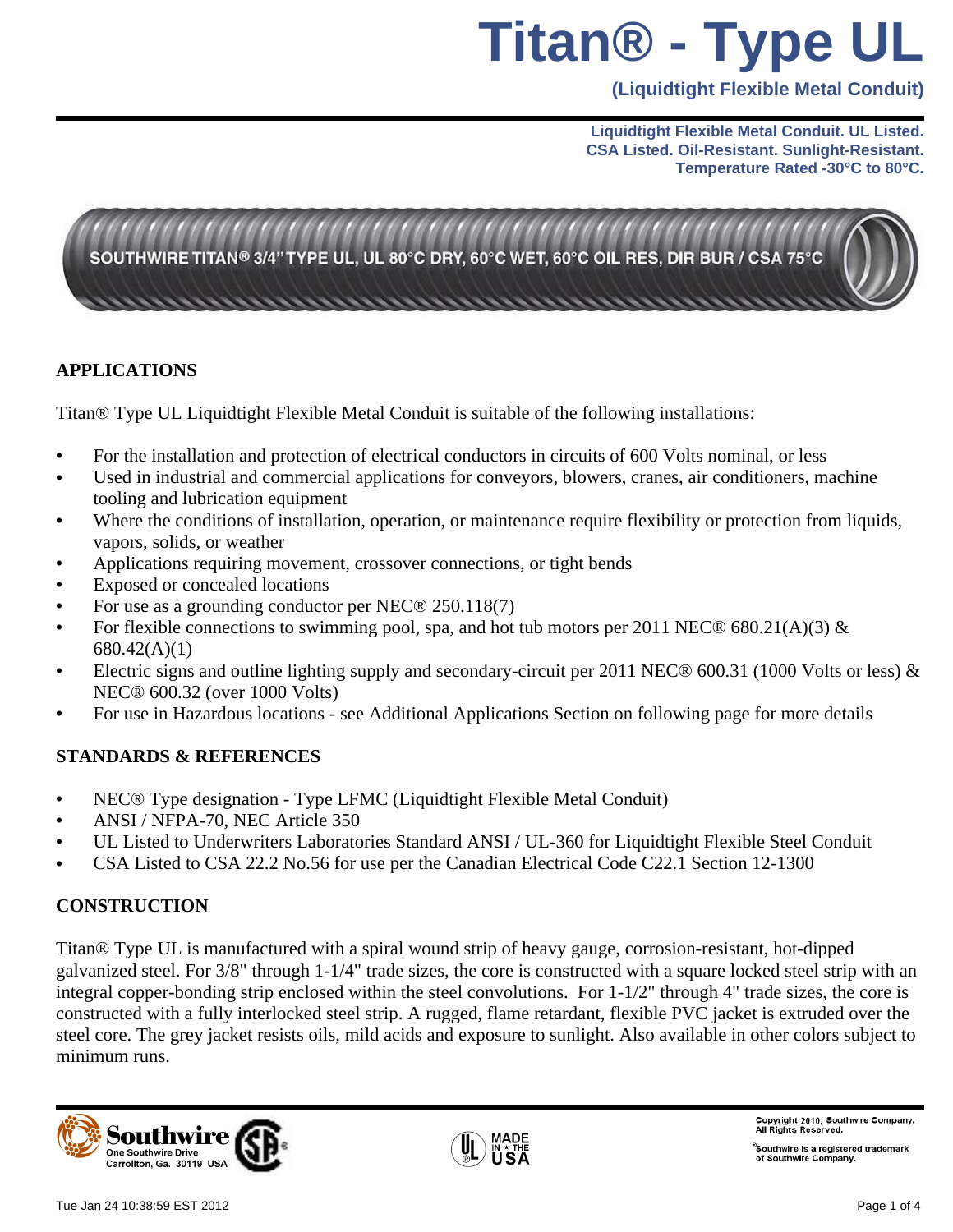™Titan is a trademark of Southwire Company



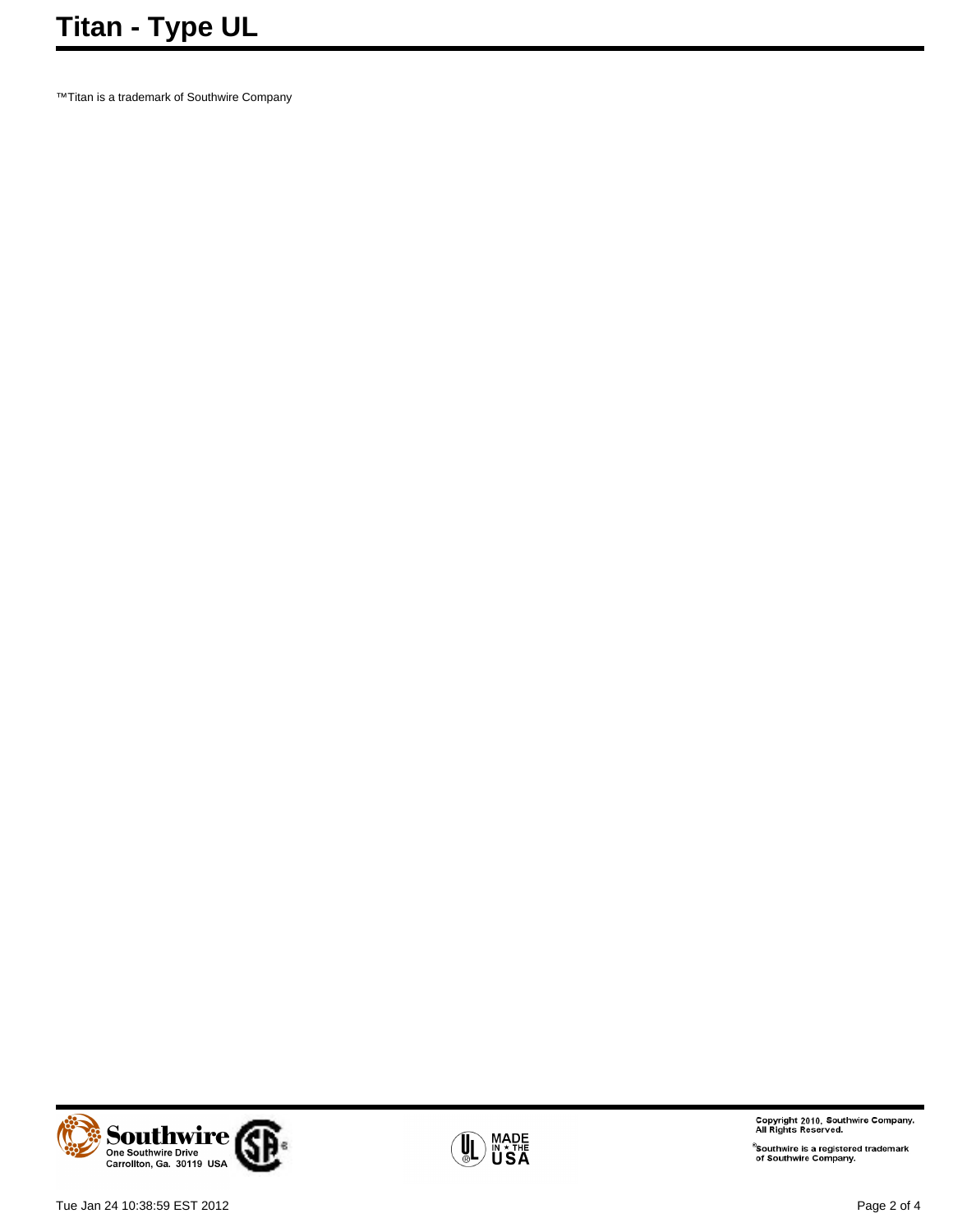## **Titan - Type UL**

| <b>Trade</b><br><b>Size</b><br>(Inches) | Approximate<br>Weight<br>(lbs/100 ft) | <b>Inner Diameter</b><br>Min./Max.<br>(inches) | <b>Outer Diameter</b><br>Min./Max.<br>(inches) | Approx.<br><b>Bend</b><br>Radius*<br>(Inches) | <b>Standard</b><br><b>Coil Length</b><br>(feet) | <b>Standard</b><br>ReelLength<br>(feet) |
|-----------------------------------------|---------------------------------------|------------------------------------------------|------------------------------------------------|-----------------------------------------------|-------------------------------------------------|-----------------------------------------|
| 3/8                                     | 27                                    | 0.484 / 0.504                                  | 0.690 / 0.710                                  | 4                                             | 100                                             | 600                                     |
| 1/2                                     | 31                                    | 0.622 / 0.642                                  | 0.820 / 0.840                                  | 4                                             | 100                                             | 500/1000                                |
| 3/4                                     | 40                                    | 0.820 / 0.840                                  | 1.030 / 1.050                                  | 5                                             | 100                                             | 500/1000                                |
|                                         | 76                                    | 1.041 / 1.066                                  | 1.290 / 1.315                                  | 6                                             | 100                                             | 400                                     |
| $1 - 1/4$                               | 102                                   | 1.380 / 1.410                                  | 1.630 / 1.660                                  | 8                                             | 50                                              | 250                                     |
| $1 - 1/2$                               | 103                                   | 1.575 / 1.600                                  | 1.865 / 1.900                                  | 10                                            | 50                                              | 150                                     |
| 2                                       | 145                                   | 2.020 / 2.045                                  | 2.340 / 2.375                                  | 12                                            | 50                                              | 100                                     |
| $2 - 1/2$                               | 197                                   | 2.480 / 2.505                                  | 2.840 / 2.875                                  | 15                                            | 25                                              | 100                                     |
| 3                                       | 265                                   | 3.070 / 3.100                                  | 3.460 / 3.500                                  | 18                                            | 25                                              |                                         |
| $3 - 1/2$                               | 300                                   | 3.500 / 3.540                                  | 3.960 / 4.000                                  | 21                                            | 25                                              |                                         |
| $\overline{4}$                          | 333                                   | 4.000 / 4.040                                  | 4.460 / 4.500                                  | 24                                            | 25                                              |                                         |

\* Minimum bend radius based on NEC Chapter 9, Table 2 (other bends) per Article 350.

#### **FEATURES**

- A protective thermoplastic outer jacket which seals out water, liquids, abrasives, alcohol, coolants, corrosive fumes and gases, dirt, grease, mineral acids, nonconcentrated fixed alkalines, petroleum oils, salt air and spray, and weather
- Smooth metal interior for easy wiring pulling
- UV sunlight resistant jacket
- Rated for temperature range of -30 $^{\circ}$ C to 80 $^{\circ}$ C, 60 $^{\circ}$ C Oil (-22 $^{\circ}$ F to +176 $^{\circ}$ F, 140 $^{\circ}$ F Oil)
- Accepts standard metallic liquidtight fittings
- Rated for direct burial applications including concrete encasement

### **ADDITIONAL APPLICATIONS**

- In Hazardous Locations where necessary for flexible connections within hazardous locations in accordance with the following:
	- Class I, Div. 2 NEC® 501.10(B)(2) & 501.30(B)
	- Class II, Div. 1 NEC® 502.10(A)(2) & 502.30(B)
	- Class II, Div. 2 NEC® 502.10(B)(2)
	- Class III, Div. 1 NEC® 503.10(A)(2) & 503.30(B)
	- Class III, Div. 2 NEC® 503.10(A)(2)
- Permitted for equipment grounding in sizes 3/8" through 1-1/4" in lengths not exceeding 6 feet per NEC® 250.118(6)
- Floating building feeders and services per NEC® 553.7(B)
- Boatyards & Marinas in accordance with NEC® 555.13
- Cranes & Hoists in accordance with NEC® 610.11(C)





Copyright 2010, Southwire Company.<br>All Rights Reserved.